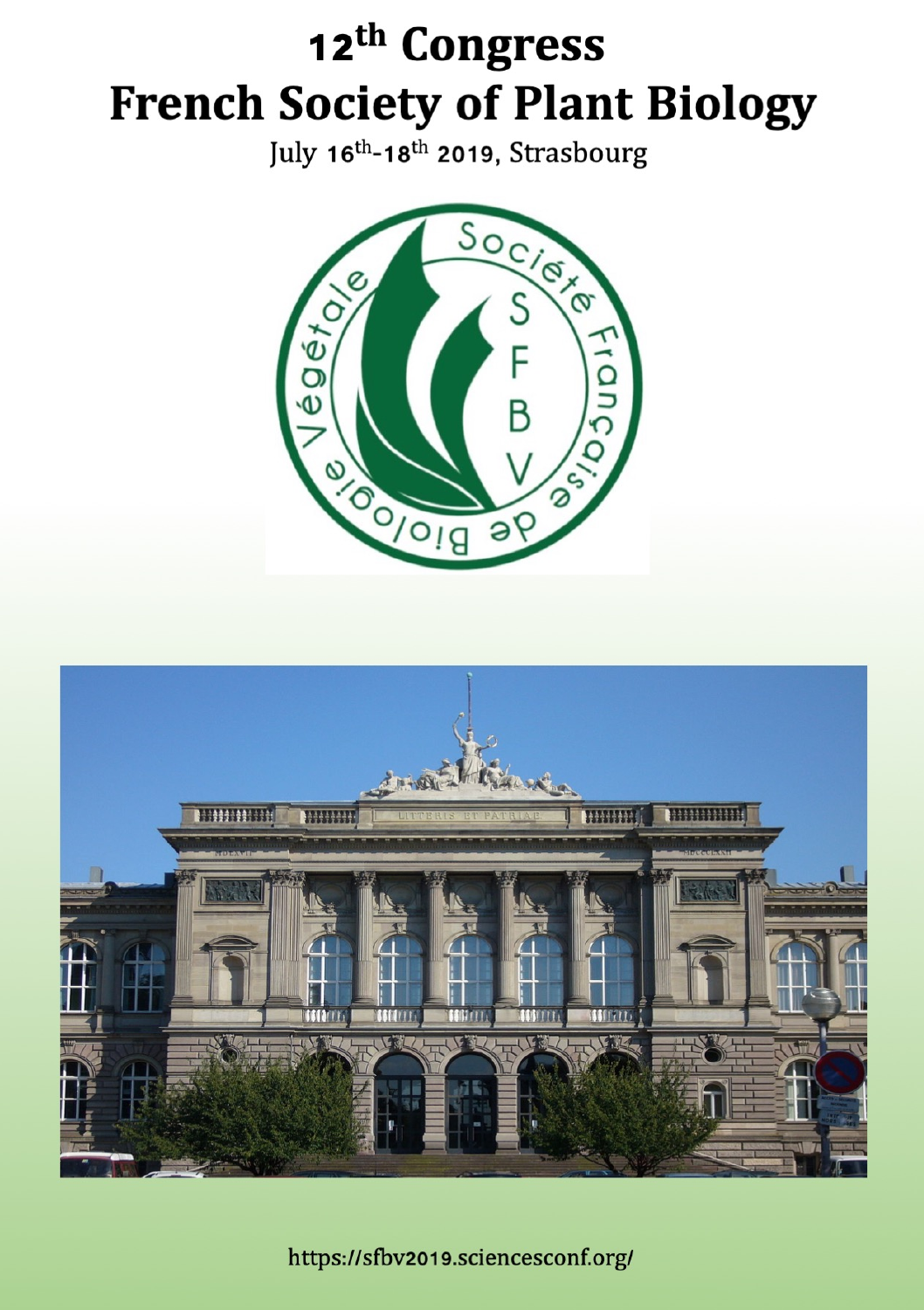**MAP** 



The SFBV Congress will be held at University Hall in Strasbourg

#### **LOCATION**

#### **Palais Universitaire**

9 place de l' Université 67000 Strasbourg.

How to reach the University Hall ?

#### **BY TRAM**

Tram C (Direction Neuhorf Rodolphe Reuss) or Tram F (Direction Place d'Islande) Stop "Gallia"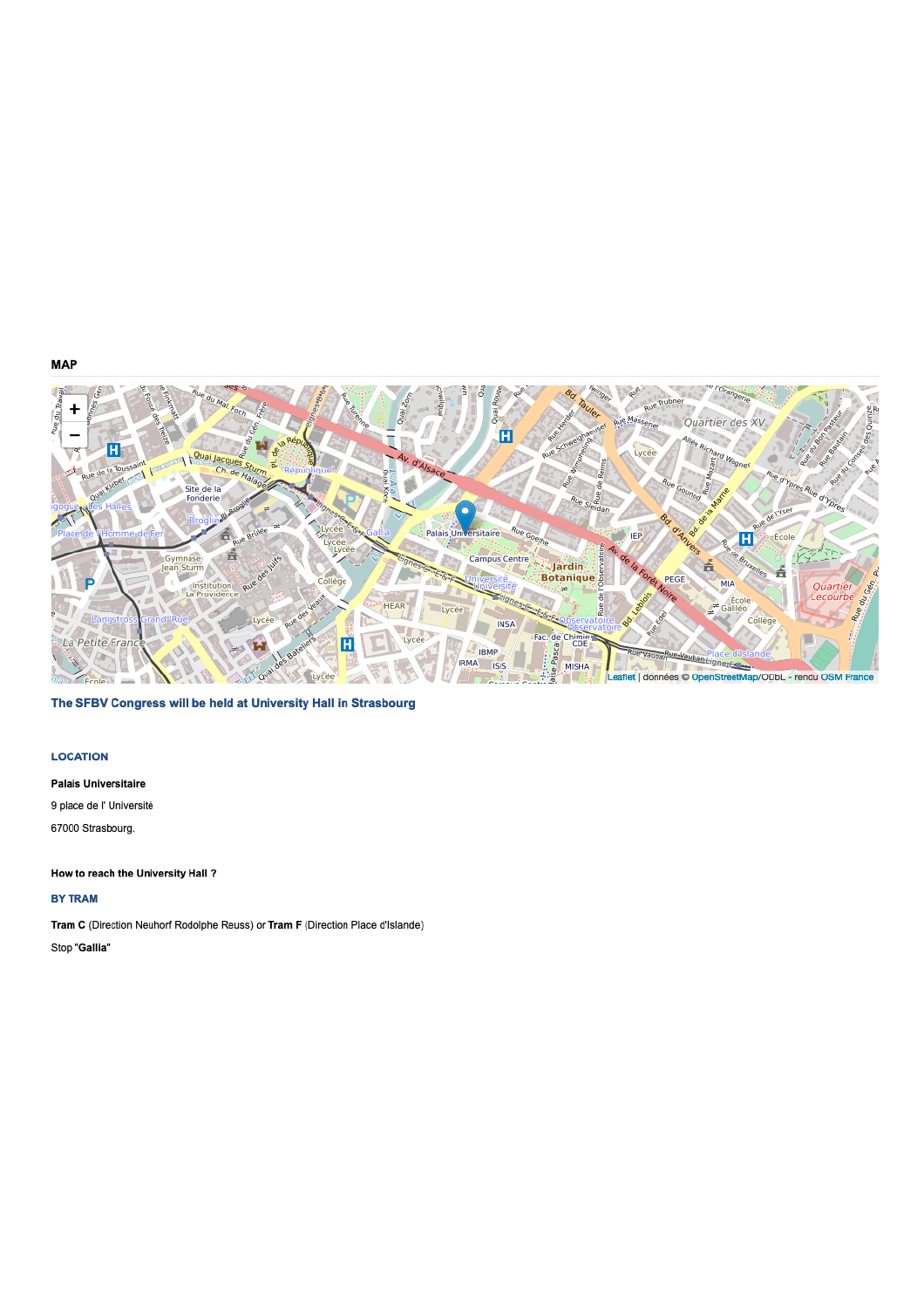## **Program**

## Tuesday 16th

*13h45 Opening*

*14h15 Organelle Biology* **Chairs:** *Kamel Hammani, José Gualberto, Laurence Drouard*

**Monitoring Subcellular Energy Physiology using Fluorescent Protein Biosensors** *Markus Schawrzländer*

**Friendly as an important factor for mRNA targeting to mitochondrial surface** *Mickaele Hemono*

**An organellar flap-endonuclease is required for the stability of the plant mitochondrial genome** *José Gualberto*

**Protein Only RNase P (PRORP) proteins mode of action, function and diversity** *Mathieu Bruggeman*

*16h-16h30 Coffee break*

**Maturation of Fe-S proteins in plant organelles** *Nicolas Rouhier*

**Peculiar features of mitochondrial gene expression in the green alga Chlamydomonas reinhardtii** *Laurence Drouard*

*AAF award*

**Water deficit impact on degradability, cell wall biochemistry and lignified tissue distribution in the maize internode and genetic determinism of these traits.** *Fadi El Hage*

### Wednesday 17<sup>th</sup>

*8h30 Plant Metabolism* **Chairs:** *Emmanuel Gaquerel, Hubert Schaller*

**Novel insights into the dynamics and diversity of lipid droplets in plants** *Sabine D'Andrea*

**Isoprenoid metabolism and its impact on seed quality** *Julia Zinsmeister*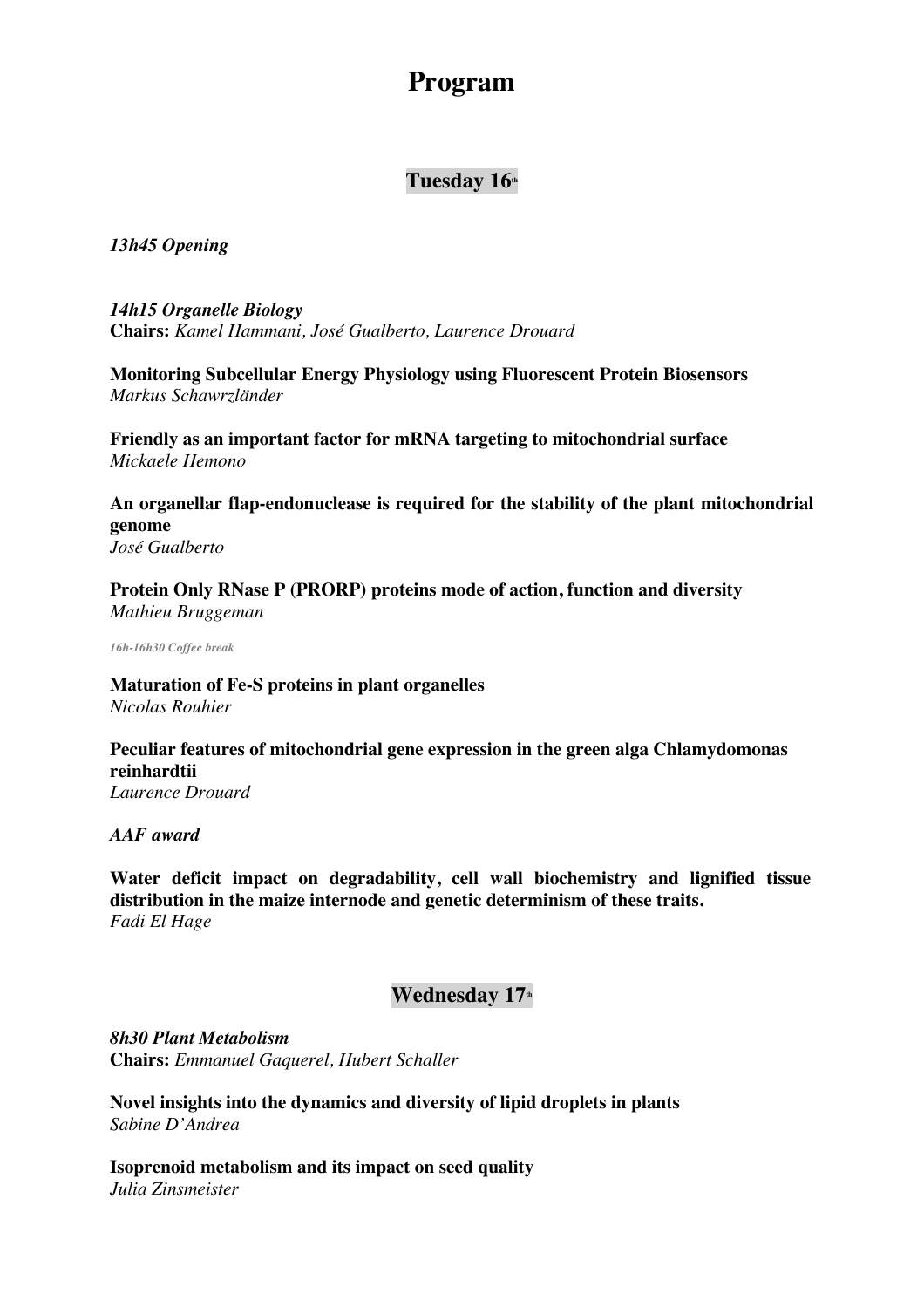#### **Regulation of plant hormone signaling via the modulation of protein lipidation** *Quentin Chevalier*

#### **TOR acts as gatekeeper for Auxin-dependent Lateral root formation** *Michael Stitz*

*10h-10h30 Coffee break*

#### **N-hydroxypipecolic acid orchestrates systemic acquired resistance and defense priming in plants** *Jürgen Zeier*

**Neofunctionalization of acyltransferases from the BAHD family results in the accumulation of unusual spermine-conjugated hydroxycinnamic acids in the pollen coat of the Asteraceae** *David Gagneul*

**Rosa arvensis as a genetic model** *Pascal Heitzler*

*12h-14h Lunch*

*14h Development* **Chairs:** *Pascal Genschik, Mikhail Schepetilnikov*

**Understanding the complexity of cell proliferation during organ growth** *Crisanto Gutierrez*

**Natural variation for crossing-over frequencies in brassica napus** *Aurélien Blary*

**Subcellular localization of tRNA-derived fragments by transfection of Arabidopsis thaliana protoplasts** *Marjorie Chery*

**Protein regulatory network involved in hormone-dependent nutrient sensing** *Benoit Lacombe*

**Synergistic interactions between miRNAs and Polycomb-Group proteins for the regulation of the CUC2 gene expression during leaf development** *Patrick Laufs*

**Protein farnesylation enters Arabidopsis seed development** *Valentin Vergès*

**Implication of ROS homeostasis in the mechanism of axillary bud outgrowth in rosebush (Rosa 'Radrazz')** *Alexis Porcher*

*17h-19h Poster Session Snack & Drinks*